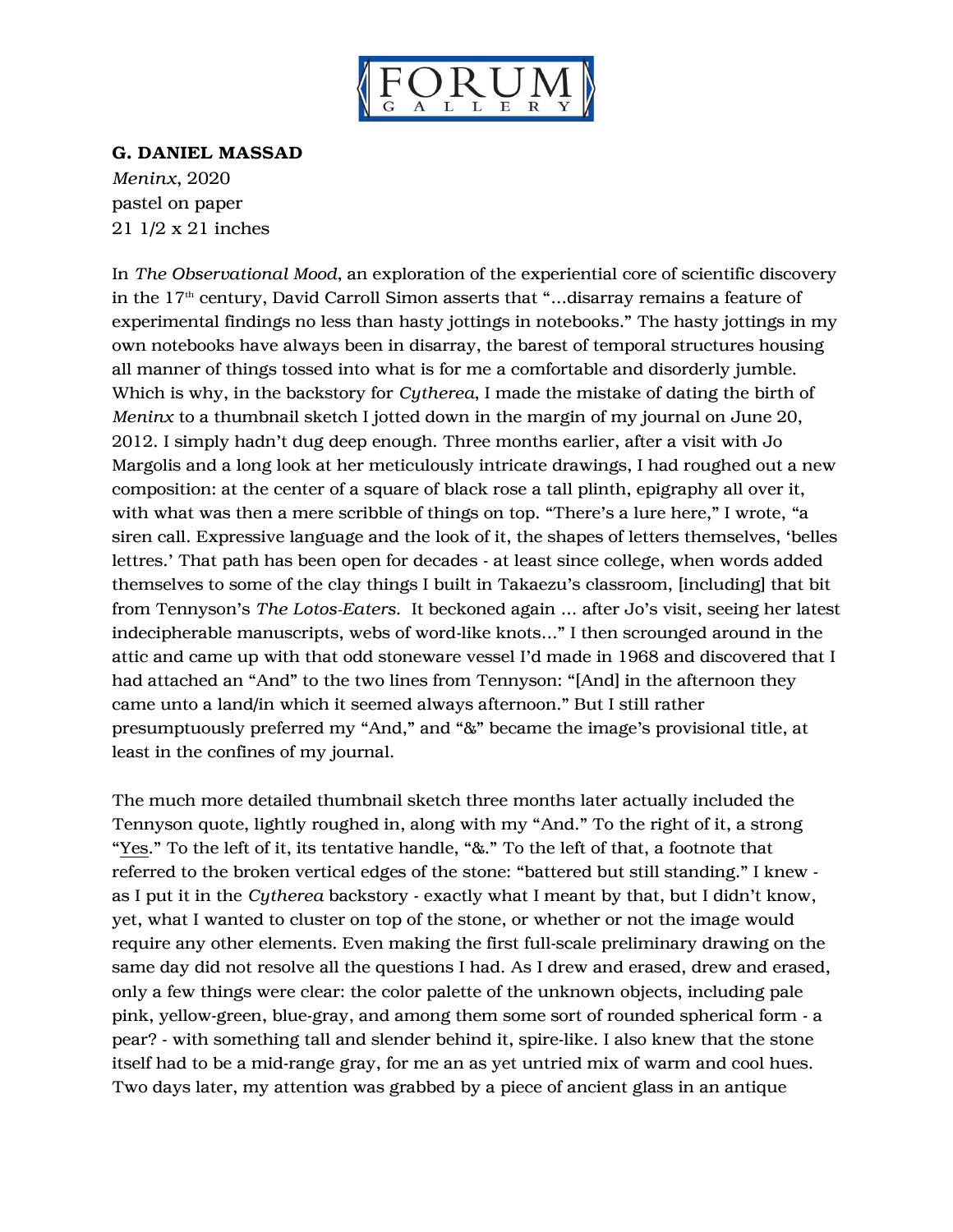dealer's case - a tall and slender vial - which I immediately pictured "on top of the stele in '&.'" And I also found myself agreeing with Scott's preference for a spiraled shell over a pear. But what shell: and what about my vague sense of incompleteness? Out of this fog of uncertainty, *Cytherea* emerged with unexpected clarity and pulled me almost instantly into its orbit. If this is a companion to "&," I thought - and in many ways it is then "&" will just have to wait until it's all there, and until I'm ready to face the technical challenge of "carving" its 61 letters into the stone.

Is waiting an underrated part of the creative process? In *Catastrophizing*, Gerard Passannante points out that a "dialectic of absorption and detachment runs through [Leonardo's] notebooks, with the artist experiencing the involuntary and then generating a kind of critical distance in its wake." In my case, the critical distance between me and my first involuntary encounter with the idea for *Meninx/&* lasted eight years.

But the idea proved to be a magnet, not only drawing me back to it again and again, but also gradually and serendipitously reeling in the objects it needed. It wasn't as if I knew precisely which objects, and deliberately searched for them, but past experience led me to trust that when the right things crossed my path I would recognize them. A year or two later, I found - or was found by - the sawed-off bottom of an old, corroded bottle, its unusually deep blue-green hue conjuring up the breathtaking first time I saw the Mediterranean, Homer's "wine-dark sea," lapping the promenade at Nafplion. The color, the association, the shape - like an unfluted column barrel - seemed to fit "&" to a T. In 2017, casually scanning Lebanon Valley College's vast collection of rocks and shells, I wasn't expecting to find the shell I wanted to cast as the star in "&" - but there it was, glowingly iridescent, throwing off hints of the palette I had seen in my mind's eye in 2012, and inviting my hand to hold it up to my ear to hear the faint roar of the ocean. In 2019, the artist Michael Allen gave me a small box of old glass vessels that he and his wife Jessica thought I might like, among them an ink bottle I pegged quickly as a missing piece in that puzzle of things on top of a plinth so fully given over to the written word. The familiar asteroidal prune plum had been there all along; a vague unknown shape in the front of the shell came into focus as a chunk of olive-green pastel; and a tiny crabapple, the size of a small pea, provided the image with its only touch of pure gold.

My final uncertainty resolved itself when I put the full-scale prelim back up on the drawing wall at the beginning of 2020. The writing that covered the stone now seemed to overemphasize the picture plane and undercut the illusion of deep space, and when I mentioned this to Scott he wondered out loud about adding something at the bottom. Peony leaves that I had photographed at the end of the previous summer fanned out in my mind's eye, in front and to one side of the plinth, and behind them a sinuous curve of honeysuckle vine disappeared behind the plinth and reappeared on the other side. Drawing that vine was a moment of automatic writing.